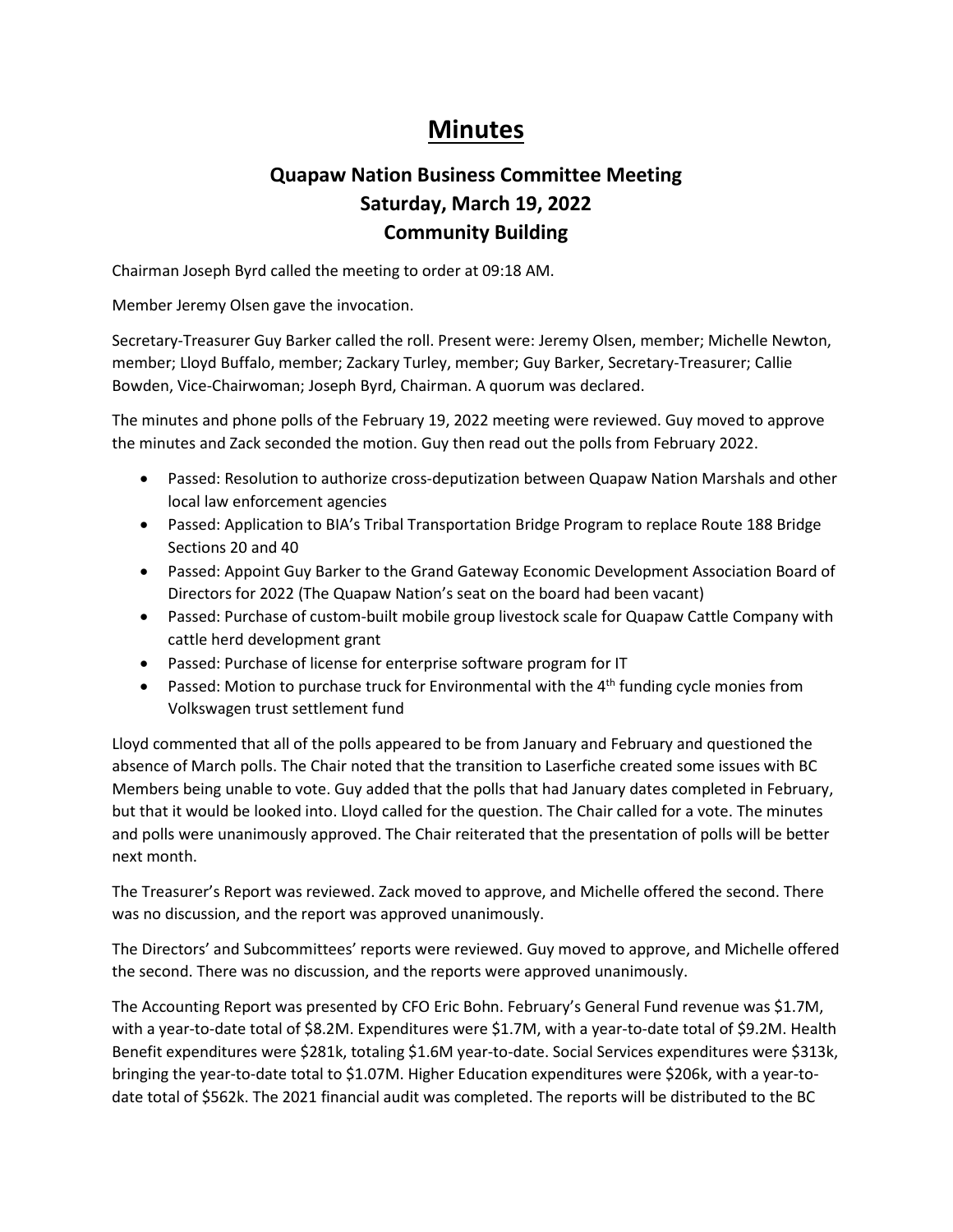this week. The Quapaw Nation received an unqualified opinion of a clean report. Michelle requested a report on the Quapaw Nation's Pristine Team cleaning company. Eric stated the Quapaw Nation Cleaning Corps is a franchise of JaniKing. The Pristine Team is the name of the team contracted to clean Downstream's casino floor and machines. It is a business enterprise. It streamlines the recruiting process for employees and is handled by a management company so that recruiting for cleaning is not handled by the Casino's HR team. It also provides revenue to the Nation. There were originally 19 EVS team members at the Casino. We hope to have 77 on the Pristine Team and currently have 50. We hope to branch out and expand to other businesses as the team grows, to include other casinos, stadiums, and colleges and universities. Guy noted that the Quapaw Nation has purchased the JaniKing rights to the Northeastern sector of Oklahoma, following the precedent set by the Chickasaws. The initial phase of our Casino refinancing limits us to \$10M distribution back to the Nation until the close of this fiscal quarter. This cleaning business is not included in those limits and its revenue comes directly back to the Nation. We look for \$1.6 to \$2.2M in revenue to the Nation's general fund, and would permit us another 20% in revenue from our gaming properties. The contract for the BOK Center in Tulsa is coming open soon, and because we own the JaniKing franchise covering this area, we hope to win that. Since it is a national franchise, they can negotiate for bulk purchases of supplies and provide staff training. We have received a lot of compliments on our properties' cleanliness. The Chair added that there has been a lot of scuttlebutt regarding this change. This is a win for these employees because it gives extra cash directly to them. It is a win for Downstream for less overhead. It is a win for the Nation because it means increased revenue. We hope that the other casinos in our area will contract with us as well. Question from audience: Is this not on Downstream's payroll? Guy responded that previously there were issues with Federal limits on Downstream's cafeteria plans, and this headcount change helped the property to meet those targets. Downstream's employees can also now opt for cash in lieu of benefits rather than benefits. Question: So they do not have benefits? Guy replied that they can opt in or opt out. Question: Are they maintaining gaming licenses? Guy affirmed they are.

New Business: The Chair noted that there would be several items that our general counsel would be answering questions on. The first resolution to be discussed was 031922-A, the Adult Protective Services code. Austin Vance gave the following overview: The code ensures the prosecutor and marshals or those who are cross-deputized are authorized to take action to protect elders. We want to comply with those jurisdictions being granted, and our marshals did not have sufficient authority to protect elders, including those receiving benefits from the Nation, and this code protects those elders from abuse by family members or others. The Chair remarked that the code appeared to contain good things we need. Guy moved to approve the resolution and Michelle offered the second. Callie volunteered that she had not had a chance to review and was not comfortable passing them at this time, although she was happy to have the opportunity to review them today. Lloyd also received them yesterday afternoon and had not had an opportunity to read this or the other resolutions. Michelle noted that she had read them, as did the Chair. A roll-call vote was requested. Michelle, Zack, Guy, and the Chair were in favor, while Callie, Lloyd, and Jeremy voted nay. The Resolution was approved by majority vote and the Adult Protective Services Code was adopted.

The next resolution, 031922-B, was the revised Traffic Enforcement code. Lloyd moved to table this resolution and Callie offered a second. During discussion, Michelle noted that she had some questions about it and would like the opportunity to discuss those further. The Chair requested that Austin weigh in. Austin related that within the Traffic code, his office discovered that the criminal code allows up to a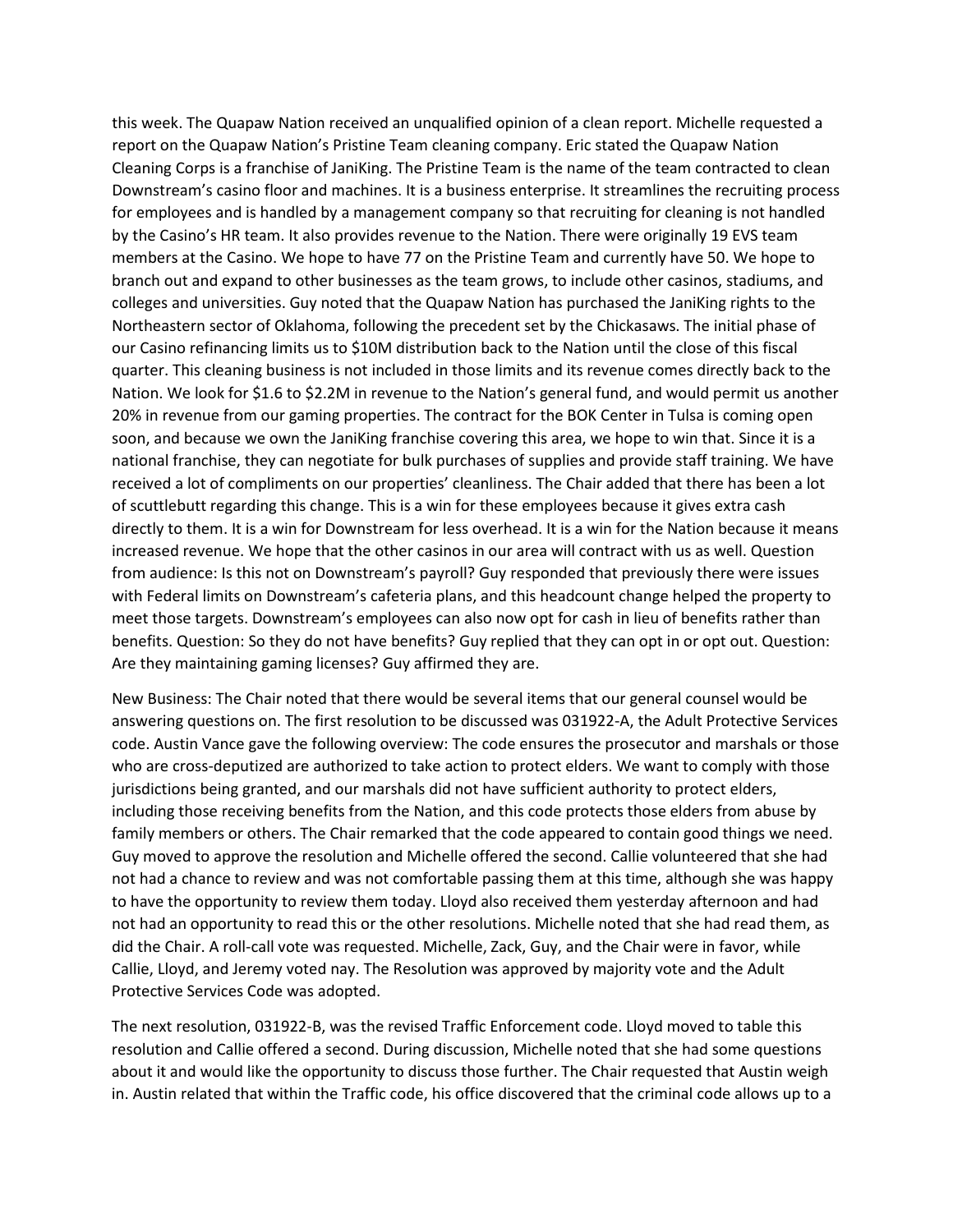\$50k fine and 3 years' imprisonment for a simple traffic stop. This is excessively punitive, especially when compared to the penalty under Oklahoma State Law, which is generally \$100, and is also more punitive than causing harm against a person. The updated code sets traffic violations as civil rather than criminal offenses. The Nation does not want to over-prosecute persons for traffic violations. Guy asked whether this was modeled on standard penal code, and Austin affirmed it was, and that his office had looked at what the state, Fed, and other tribes are doing. The code was standard language adopted for the Nation. The Chair asked whether there were any other questions for Austin. Hearing none, we are voting whether to table this resolution. Jeremy, Lloyd, Callie, and Michelle voted aye to table the resolution. The Chair, Zack, and Guy voted nay. The resolution was therefore tabled. The Chair asked it should be tabled for phone poll or until next meeting. Lloyd noted that under Robert's Rules of Order, it should be tabled until the next meeting, and this would ensure everyone had a chance to read the documents. The Chair noted that he had a vision of Quapaw Nation citizens receiving heightened traffic penalties while this waited for a month.

Resolution 031922-C was intended to revise the Criminal code. Callie moved to table this resolution as well, while Michelle offered a second. The Chair again invited Austin, as part of the discussion, to please explain the resolution. Austin clarified that it updates the procedures of the Nation's court. Criminal law is divided between substantive law – how a charge is to be determined – and the function of the court, which explains the procedures under which the court will manage its functions. This resolution adds the potential for anyone being charged a preliminary hearing, during which the accused may defend whether he was wrongfully charged. This is a "safety valve." Currently the code does not allow for this, and the person is under the charge until tried. It is along the lines of the State of Oklahoma's function. The Chair asked for any other questions or discussion. Hearing none, a roll-call vote was taken on the motion to table. Jeremy, Lloyd, Callie, and Michelle voted aye to table, while Zack, Guy, and the Chair voted nay. The motion was tabled.

Resolution 031922-D was intended to update the Environmental code and to appoint QEPC commissioner Tim Kent. Callie moved to table this resolution and Lloyd offered a second. During discussion, Callie noted that Tim is currently on contract with the Environmental Department. As the Department is undergoing reorganization, she would like a chance to be more familiar with the code, especially regarding the commissioners. Additionally, she noted that this resolution should be split in two. The Chair asked for any other discussion, adding that the Nation's first environmental code was established in 1994. It was updated in 2002 and again in 2006, and he encouraged all members of the BC read all of those documents. During the roll call vote, all seven committee members voted aye to table the resolution until the next meeting.

The first donation requests were for a pair of brothers entering the Latimer County Junior Livestock Sale. The Chair questioned whether this was one or two requests. Michelle noted that there are two separate forms, while Guy suggested they be done together, since they are for the same event. The Chair noted that each request is for \$350. Guy moved to approve both requests and Callie offered the second. Lloyd called for the question. There was no discussion, and the donations were unanimously approved.

The NEO Native American Student Association requested a \$500 donation to purchase meat for an American Indian Taco Sale to support their trip to Oklahoma City to see the Thunder on April 1. Guy moved to approve, Zack offered the second, and there was no discussion. Lloyd called for the question, and the donation was unanimously approved.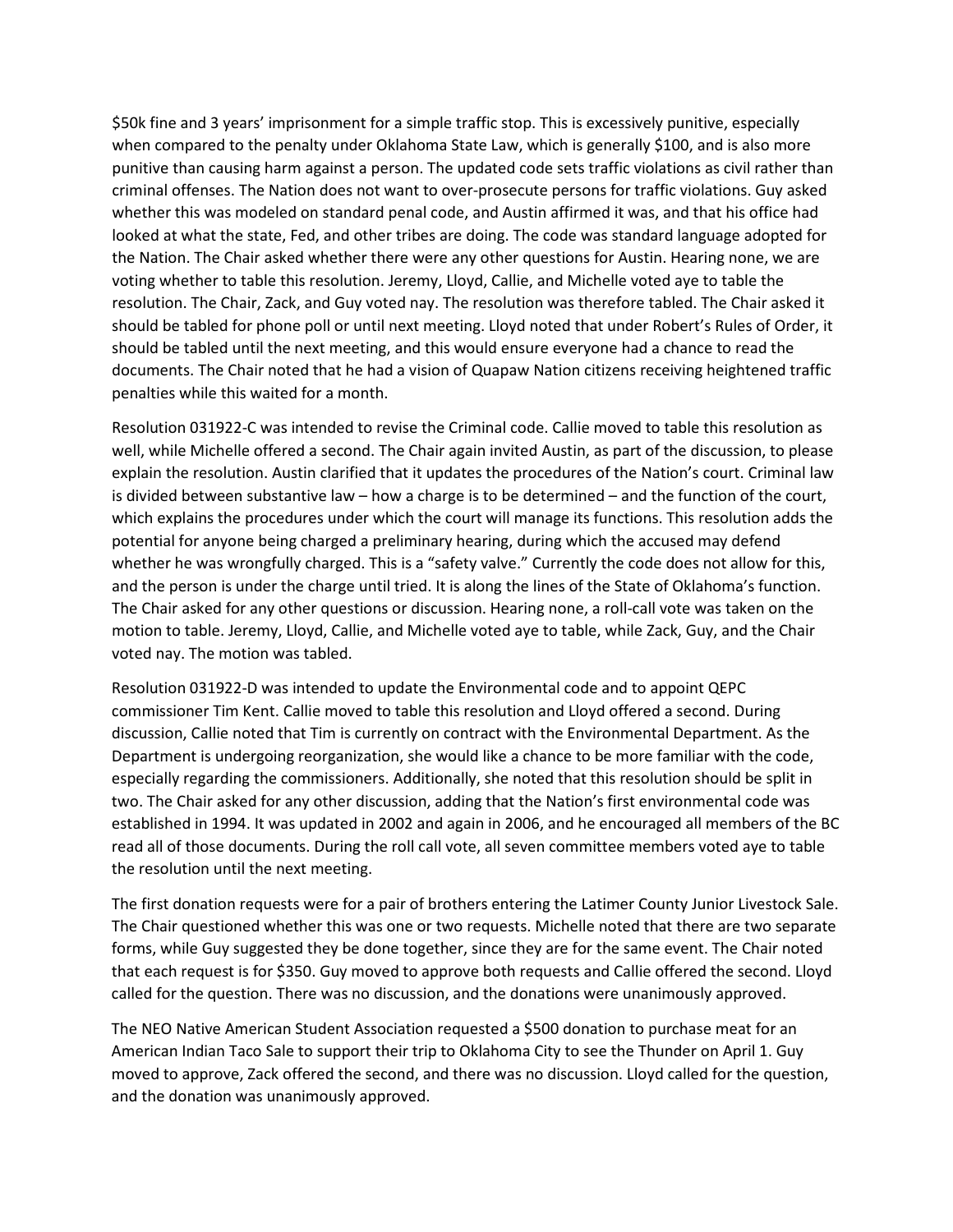An individual Quapaw student requested \$1,000 towards a MO Legacy Basketball Student Sponsorship. This is a traveling basketball club. Callie moved to approve the remaining \$500 of the registration costs. Michelle offered a second, there was no discussion, and the donation was unanimously approved.

College Heights Christian School requested 360 quarter-pound burgers for their April 29<sup>th</sup> Spring Fling event to include middle school, high school, volunteers, faculty, staff. Their request noted that the Nation had donated to them in the past. Michelle asked whether they confirmed there are any tribal members enrolled in the school. The Executive Secretary stated she had made that request and the donation requestor did not answer. Guy moved to table the until enrollment information was provided, and Michelle offered the second. There was no discussion, Lloyd called for the question, and the request was unanimously tabled.

Zack moved to amend the agenda to include the donation request for the Quapaw Little League. Guy offered the second, and it was unanimously passed. The representatives for the Little League stated that any amount would be appreciated. Needs include repairs to field, scoreboard, and fence, while a cooling unit is needed for the concession stand. Zack asked whether the players were Tribal members, and the representatives responded that there are probably 15-20 total Quapaw children, out of a total of 70 in the league, and that he had copies of some of their cards. Guy wondered whether it was 8-ft chain link, and the representative responded his preference would be for 6 ft metal, as it is safer and longerlasting. The Chair asked for further discussion and noted that the Business Committee appreciated their efforts. Guy remarked that the Business Committee does not normally go over \$500 on these requests, but that having a faulty fence is a big deal, and we will have Quapaw kids playing for many years in the future. He moved to donate \$4k for the fence. Zack offered the second. During discussion, Michelle asked whether the league had done other fundraisers. The league representative noted that they were selling shirts and soliciting donations, but that they had not had a lot of help in the past, and they are working to rebuild this league so Quapaw kids did not have to go to Baxter Springs or other towns. Michelle noted that it is tough to start over, and that she was thankful to hear there were lot of Quapaws playing. The Chair asked for any other questions, and then requested the vote on the motion to approve \$4k for Quapaw Little League Baseball for a fence. The roll call vote resulted in unanimous ayes, and the Chair wished the league good luck this season.

Open forum began with an observation of those folks who had passed since last meeting, including Carol Jean smiley, Linda Johnson, Carol Keene, and Flossie Mathews. The Chair also declared that the Nation's hearts are with the Joplin Police Department officers who had recently been killed in the line of duty, Corporal Cooper and Officer Reed. A moment of silence was observed. Kanike.

Open forum resumed with a statement from the Vice-Chair that there was a dispute over whether the Downstream-owned vehicle being used by the Chair should be considered compensation, and was concerned because such use had not been discussed by the Business Committee, nor had they had an opportunity to receive a report from the Compensation Committee. She asked to discuss the issue because it is the end of the fiscal year and it is tax time. The Chair assented, and the Vice-Chair asked him to explain his use of the vehicle. The Chair replied that the vehicle was used in order to carry out the function of his position as chair of the DDA, SDA and QA. He retained all of the receipts, and invited her to view them. The Vice-Chair acknowledged that she had reached out to the CFO, who said it is not being used for personal use. The Vice-Chair did not agree with his opinion and suggested that the BC should take a vote. The Chair reiterated that the vehicle was not for personal use and had fewer than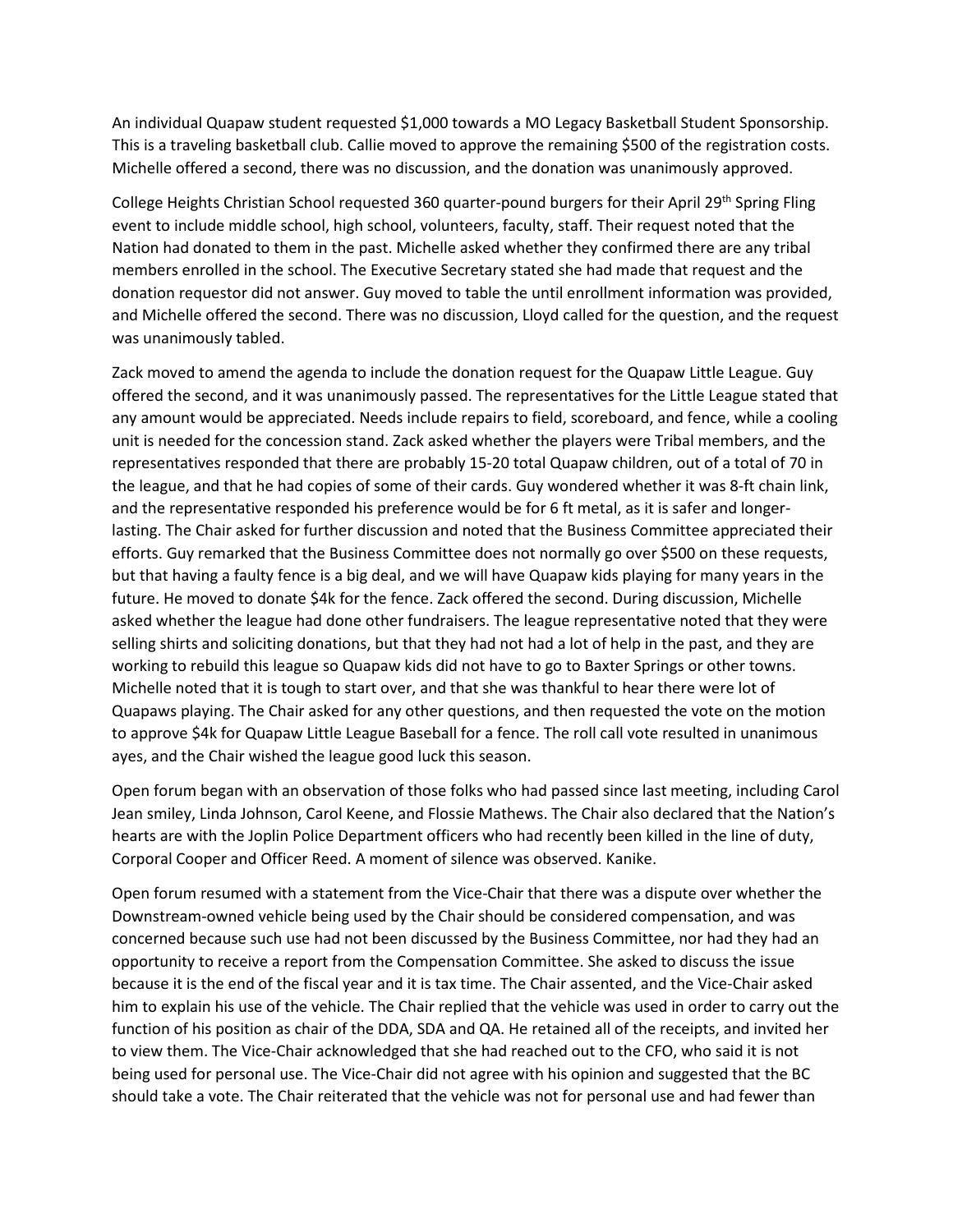50,000 miles, and informed the Vice-Chair that she would need to move for a vote. Michelle added that it had been brought to the Chair several times, and he had not responded. The Chair replied that so far as the perceptions that view it as compensation go, he would gladly take a subject matter opinion, whether it be from a tax specialist or general counsel. The Vice-Chair declared that the situation was an internal matter, and that the use of a company vehicle for his duties should be extended to all of the Business Committee or none. Her motion would be to not allow the Chair the use of a company vehicle until it has been approved by the Board. Michelle recommended it be brought before General Counsel. The Vice-Chair returned that it needed to be out in the open, and that she was willing to allow it to be left up to the Compensation Committee. The Chair asked whether there was to be a motion. The Vice-Chair responded that she was pulling it off.

Question from the floor: So you do not get mileage? The Vice-Chair responded that she did not get mileage or any reimbursement. Zack added that he tracks mileage for tax purposes, and Michelle clarified that members are allowed to do that. Barbara Collier, via Zoom, wondered whether mileage is tracked as compensation. Lloyd asserted that the Business Committee should get an opinion from a tax professional. Question from the floor: Is there a process by which vehicles can be checked out? Michelle said there was, because she had checked out a vehicle from Downstream – a Cadillac Escalade – in order to drive to Saracen, and that they were required to track the mileage. The Chair noted that the one he was driving was a 2019 vehicle, purchased by his predecessor. It had been sitting idle at Saracen. The motor was damaged by a rat. That was not a good use of the Nation's property, so he brought it back and turned it into a Downstream vehicle via title conveyance. He tracks his mileage. There are no reimbursements. They do not get 401k or bonuses.

Question from the floor: As a tribal member, I think there should be a policy applicable to everyone.

Question from another participant on the floor: You draw just your salary, and you get no mileage or anything. That is unheard of in company business. When you travel, you use a company vehicle. Guy noted that the Nation owns a fleet of company vehicles which the BC can check out. The Chair, as the face of the tribe, in traveling, is on company business everywhere he goes. Question from the floor: I do not understand why you don't get mileage or use of a company vehicle in order to conduct tribal business. Guy responded that the current Business Committee has not addressed any of the compensation policies in place since 2007. The compensation committee, created in 2020, oversees those matters. The Business Committee does not have the authority to change those. Question: I was just making the point that you should get something. Lloyd responded that the Business Committee are considered contractors. Question: I see you as employees of the Nation. Callie noted that there is disagreement between tax experts and others, and that clarity is needed. Question: In my mind, you are elected by the people. Callie thanked the questioner.

Question: What happens if there is a wreck between work and home? What are the liabilities for the Tribe? Callie replied that everyone who drives a company vehicle has to provide their own insurance, so the vehicle operator would be liable.

The Chair asked whether there were any other items to be discussed in open forum. Callie noted that the number of beneficiary forms that have been received at the Nation's offices are low. Only about one-fifth of the Nation's population is on file. She urged everyone to get them notarized and turned in. If there is no form, nobody will inherit any outstanding balances. She also announced that there is still a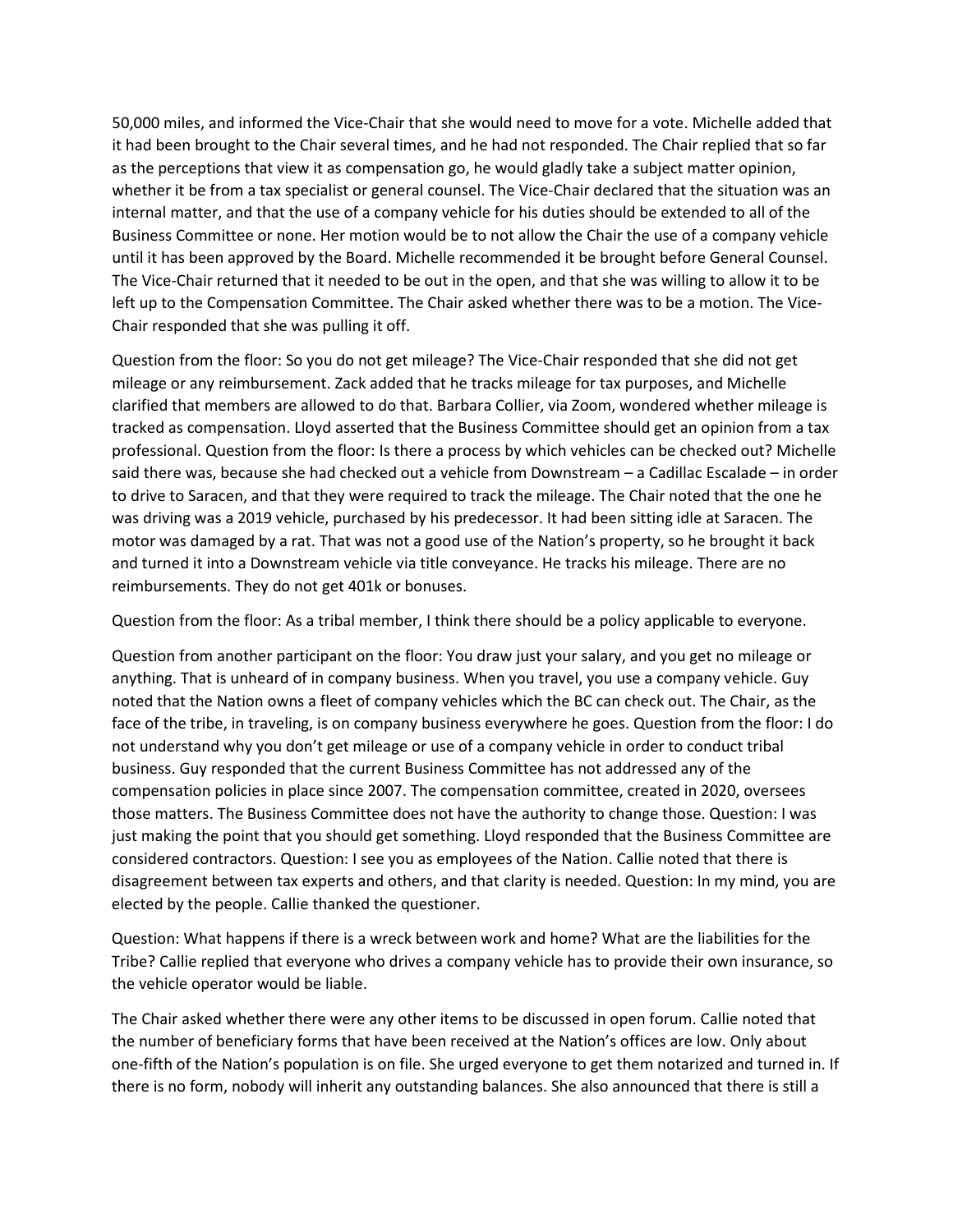need for foster homes. The Nation's boundaries have expanded. There is also a need for law enforcement officers.

The Chair asked for other topics. Lloyd stated his concerns regarding transparency. He said members of the Business Committee were recently raked over the coals for not knowing something they thought all should know but did not. If transparency is the goal, the other members of the Business Committee need transparency from the Chair. There was a concern with a poster that was created for the Easter Egg Hunt that went out without the knowledge of the rest of the BC. Lloyd would like to have known about it so he could answer questions, and reminded the Chair that he had campaigned on transparency.

Wena Supernaw then asked whether the Business Committee could discuss the events planned for June  $30<sup>th</sup>$ . The Chair replied that he was happy to be asked that question. It is going to be an amazing event, kicking off the 150<sup>th</sup> Powwow, and titled "From the Rez and Beyond." It will be an all-Indigenous art festival, including performers like Northern Cree and Halluci Nation (formerly known as A Tribe Called Red), a world-champion hoop dancer, Apache fire dancers, a Polynesian dance troupe, spoken-word performers, and other Indigenous artists. It will be a safe space for Indigenous youth to gather, and free entry for young people is under consideration. The Quapaw Nation is celebrating the re-establishment of the reservation. He apologized to his fellow BC members for a lack of communication. Every room at Downstream will be dedicated to the Nation's use for the duration of the event. It is the Nation's celebration. Wena asked whether it would be at Downstream, which the Chair affirmed. Question from the floor: Will there be a charge? The Chair responded that it was under consideration. If there is, it may go towards the Scholarship fund. Question from the floor: Will there be transportation for the youth? The Chair affirmed that there would be, and that if there were a fee, the tickets would be very reasonable.

Wena Supernaw then asked about the status of HR 4715, stating that the bill was dropped July  $27<sup>th</sup>$  last year. On October 20<sup>th</sup>, the bill's sponsor communicated a need for the revised Bill, and the Bill was sent in January. She then asked why the bill still sits in its original form with the Natural Resources Committee. Guy replied that the change of language resolution was introduced, and the amendment was made on Thursday, March 17th. It is on the agenda for the 3<sup>rd</sup> week of May for the subcommittee. Wena asked whether, while in the subcommittee, it would be evaluated on its standalone merits, or would it be bundled. Guy responded that such bills get passed as a page in a larger package of bills, and stated his belief that it would become part of an omnibus bill from Natural Resources, thereafter moving to the floor for consideration. Wena thanked him.

Kelly Flanagan asked, via Zoom, a question about the progress at the Powwow grounds, including plumbing and a new arena. The Chair replied that the renderings shown last General Council were tabled because a project of that scope could not be completed prior to the 150<sup>th</sup>. The Nation will still redo the bathrooms and showers. Everyone is in agreement regarding new water and electricity, but the supply chain issues affecting the US have slowed that down. Kelly asked for clarification, and Guy responded that the plumbing would still be fixed and enhanced, but that the roads would not be able to be repaired prior to the powwow. There are significant cost issues, so the Nation is moving forward with enhanced upkeep for the existing grounds, with more beautification. The Chair thanked Kelly for her questions.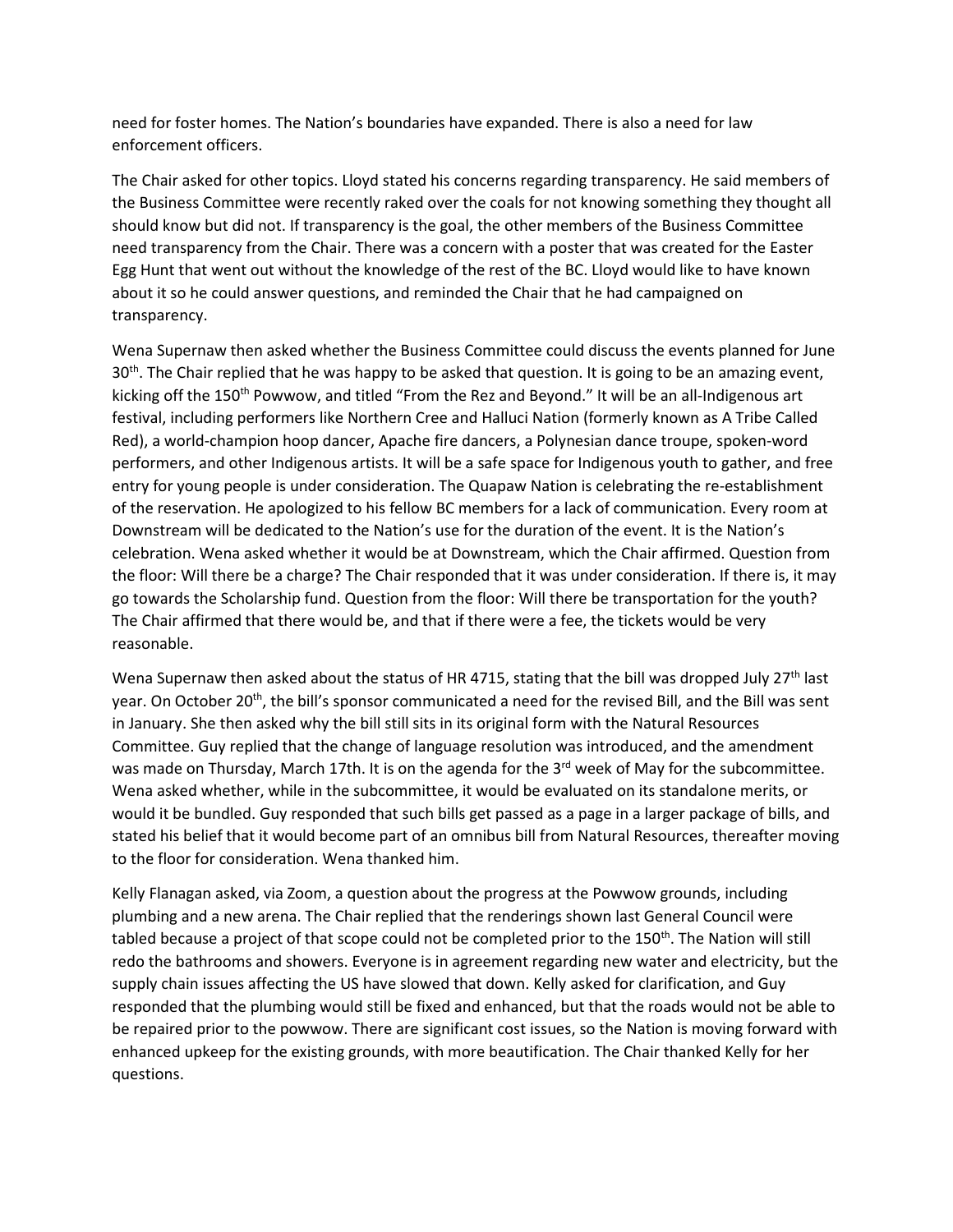Abbie Logan wondered whether Northern Cree would be at Downstream and at the Powwow. The Chair affirmed that they would be, and Guy added that the Business Committee is very proud to have secured them, thanking Mike Shawnee for his success in meeting that goal.

Henry Ellick asked whether there would be a head gourd dancer for the Powwow. Mike Shawnee said there would not be. Henry asked whether there would be gourd dancing, and Mike confirmed there would be two hours every night. Barbara asked why there would be no head gourd dancer, as it is an honor. Henry asked about the budget, and Mike replied that it had not been decided. Henry stated that the appointment to head gourd dancer is an honor, and the Powwow Committee should be able to pay someone for two hours every night. Mike responded that the gourd dance is a Kiowa dance, and the protocols are not to have a head gourd dancer.

Lloyd stated that he would like to reduce the number of phone polls. During the last meeting, the Chair had indicated there would be only urgent phone polls. In March, there have been twenty already, and only four were urgent. Under Robert's Rules of Order, we should have a motion, a second, and discussion. LaserFiche doesn't allow that, and we are seeing a lot of polls from employees that are not properly processed. And the system lets it pass with four yes votes. Guy responded that Laserfiche does not, and has never, done that. Many of the latest polls are day-to-day business. Lloyd reaffirmed that he would like to see fewer phone polls. The Chair noted that phone polls were in practice long before he and the Secretary-Treasurer took office. IT and the Business Committee are working out the system's kinks. All members of the Business Committee still have opportunities to voice individual preferences, The system is close to rolling out to the administrative staff, after all members of the Business Committee have had the opportunity to voice concerns. Guy added that a lot of the polls are compendium issues, such a job descriptions, that are not appropriate to these meetings. He stated that he took exception to the statement that there is a lack of transparency, because every one of the polls is disseminated, discussed, and approved in these meetings. Lloyd declared that he would like some of the polls to be voted on in the larger meetings, and that he was not criticizing anybody. Guy responded that Lloyd might be conflating two different issues - transparency and immediate vs. in-person. These polls have been operating under the same procedure that has been in place for decades. They were previously never publicly available, and now they are. When the Business Committee discusses transparency, that is an important distinction to make. Lloyd agreed that some issues are confidential, but non-confidential issues should not be phone polled, such as a question of a Cattleman's Ball, that was suggested by an individual. Guy replied that within the new program, there is a button on each page that individual Committee Members can push to put that item on the agenda. That is everyone's option, and the flexibility is there. Callie noted that she believes this Committee is doing a better job on transparency with the phone polls. She wanted to make it clear to everybody that this board acts as one authority. No one person on this board has the authority to make something happen. A majority on this board is required. Employees and tribal members need to understand this. The Committee is doing their best to hold one other accountable to this, even though Tribal Citizens may not see the discussion.

Attempted anonymous question. The Chair refused any anonymous questions. Question: What is the process for drafting resolutions and phone polls? The Chair replied that, speaking for himself, a resolution is drafted after work with the area experts and general counsel, and then it is sent on to the Executive Secretary. Phone Polls also go to Ann. Guy noted that outside proposals may be made anytime, but if it is not agreeable to the BC, there is a petition process outlined clearly in our election ordinance. Callie read out the process, from Section 16: members of Quapaw tribe may make proposals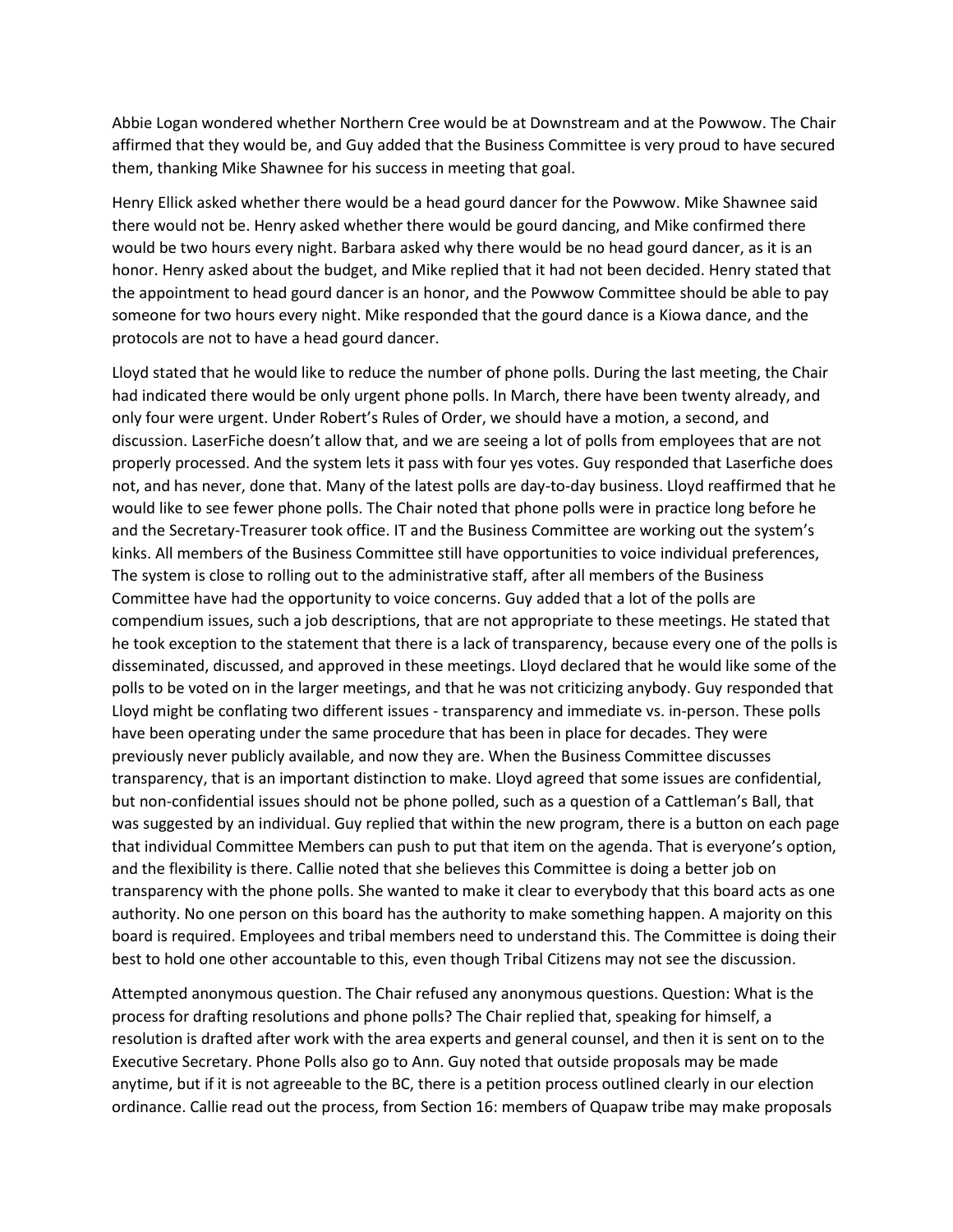by petition signed by 100 registered Tribal Members. The Committee may approve, or Tribal Members may vote, but it must take place within 100 days of the proposal.

Abbie Logan noted that there were 40 people on Zoom and another 26 present. There are 5,000 tribal members. Everyone wants transparency, but nobody shows up. They expect these people to make decisions for them, but do not bother to show up. She sees what is written on social media. She shows up to meetings, not for them or for anyone else. She is a tribal member with children and family members who cannot be present, so she comes to listen and learn. She sees the same faces every month. Those who attend learn to respect one another and to hear each other. What is ugly is there are so many people wanting a handout. They only speak up when they can get attention and start drama. She is not mad at the Business Committee. They have a legal document giving them the authority to make decisions in front of the Nation and behind closed doors. They are speaking out. They are raising issues in front of the Nation instead of behind closed doors. But the rest of the Nation – 4,000 adults within the tribe – there are only 40 paying attention? They were lucky she was not in charge because people who did not participate in government, in the life of the Nation, would be getting nothing. They show up once a year and want a payday. This is a Tribe, with kinship and fellowship, but people only want for themselves.

Wena Supernaw requested information about the revitalized language program. The Chair announced that the BC unanimously approved a contract with Billy Joe Proctor to carry the O-Gah-Pah language into the future. Mr. Proctor has already done an amazing job on his website with his mother, Risa. The Degiha language conference will be hosted at Downstream, and the Nation will be heavily involved in that. The Chair is to meet with Billy next week to go over the projects, including translation services, and in anticipation of the 150<sup>th</sup>, there will be a museum exhibit honoring the Quapaw ancestors and the Nation's journey, and Billy will be working to get the language portion correct. There will also be a Quapaw-language dictionary, which the Business Committee hopes to have in people's hands by Christmas. The Degiha conference date has not yet been set. Henry Ellick asked whether the language classes could be offered in school. He related that his granddaughter went to school in Grove and Talequah and learned Cherokee. The Chair replied that he had met with the Superintendents of the Commerce and Quapaw school districts two weeks ago, and both were receptive to bridging the relationships between the Nation and the schools. Plans are being made for after-school programming, to be funded through ARPA, and the Business Committee hopes to vote on something next month. He thanked Wena and Henry.

Mikel Whitecrow congratulated the Business Committee for the way transparency has increased tremendously with this board and added that the Nation just wants more. He expressed concern about the benching of the traffic enforcement code. He recommended formal suspension of prosecution of traffic enforcement until the new agreement was approved, and to allow the use of the new agreement until it is approved. The Chair asserted that such a decision is under the purview of the courts, but after going back and reviewing the notes of this meeting, the courts would be favorable.

Michelle commented that she has great respect for all of the members of this Board. She wondered if people understood how many entities, including the casinos, are under their management, and communication can be difficult. She agreed that there are not many Tribal Members attending the meetings and wished more could make an effort to come in order to provide input and to ask questions, provided there are not confidentiality issues which cannot be breached until issues are resolved. The